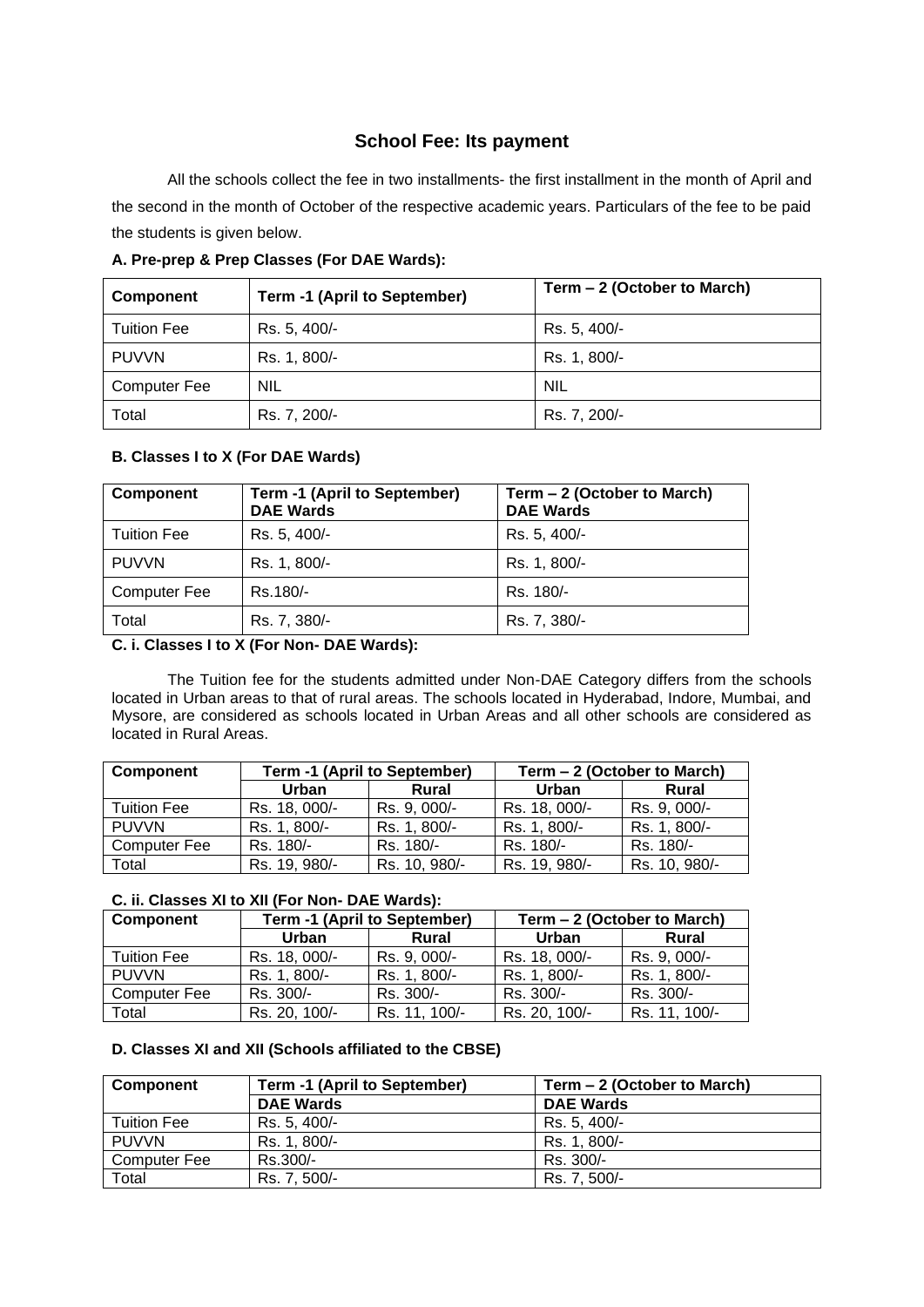### **E. Classes XI and XII (Schools affiliated to the State Boards of Education)**

In addition to the tuition fee and PUVVN, the following are the components of fee to be paid by the students of classes XI and XII studying in the schools/junior colleges affiliated to the State Boards of Education. These are payable by every student. The students who study Computer Science, IT and Computer Science Vocational Course need not pay the Computer Fee as mentioned in Table 'C.ii and D' above.

| <b>Component</b>                                        | <b>Annual Fee</b> |
|---------------------------------------------------------|-------------------|
| <b>Application Form Fee</b>                             | Rs.100/-          |
| <b>Admission Fee</b>                                    | Rs.100/-          |
| Late Fee                                                | Rs.50/-           |
| <b>Internal Examination Fee</b>                         | Rs.100/-          |
| Term Fee                                                | Rs.100/-          |
| Laboratory Fee                                          | Rs.400/-          |
| <b>Computer Science/IT/Other Vocational Courses Fee</b> | Rs. 600/-         |
| Library Fee                                             | Rs.200/-          |

### **F. Exemptions:**

- (i) The students admitted under Right to Education Act and the students selected under SEEP need not pay any component of the fee.
- (ii) The third child be it a boy or a girl of an employee belonging to SC/ST categories need not pay Tuition Fee alone. Other components of fee he/ she has to pay. This is applicable to the wards of DAE Employees only against the production of a certificate from the Competent Authority, to the effect that employee is not eligible for the claim of CEA for his/her third child.
- (iii) For all other students belonging to both DAE and Non- DAE categories there is no exemption from paying any component of the fee.
- (iv) However, the students belonging to Non- DAE category who were admitted in various classes till the academic year (including that academic year) 2017-18 will enjoy the following fee concession.

The Non-DAE category students who were granted admission in AEC Schools till the academic year 2017-18 and whose parents' (both father and mother) combined Annual income is less than Rs. 2.5 lakhs, they are presently extended the fee concession of 50% in the tuition fee alone. This concession will be extended to the student concerned on production of the Annual income certificate of parents issued by the competent revenue authorities.

#### **G. Dates for Fee Collection:** The parents have to pay fee online on the dates mentioned below.

| THE parents have to pay lee online on the dates membried below. |                              |                              |
|-----------------------------------------------------------------|------------------------------|------------------------------|
|                                                                 | Term -1 (April to September) | Term $-2$ (October to March) |
| <b>Without Fine</b>                                             | April $-1$ to 15             | October $-1$ to 15           |
| With Fine                                                       | April – 16 to 30             | October -16 to 31            |

Note:

1. A fine of Rs 10/- per day for PUVVN and Rs 10/- per day for tution fee will be charged up to last working day and after which the name shall be struck off the role due to nonpayment of dues and re-admission will be done on payment of Rs 100/- along with late payment fee.

#### **H. Fee Defaulters:**

- (a) The names of students who do not pay the fee after the last date with fine as mentioned in the above table, will be struck off from the attendance rolls of the school.
- (b) The students whose names are struck off the attendance rolls, have to take readmission by paying an amount of Rs.100-00 towards the readmission fee and

the amount of fine as mentioned above.